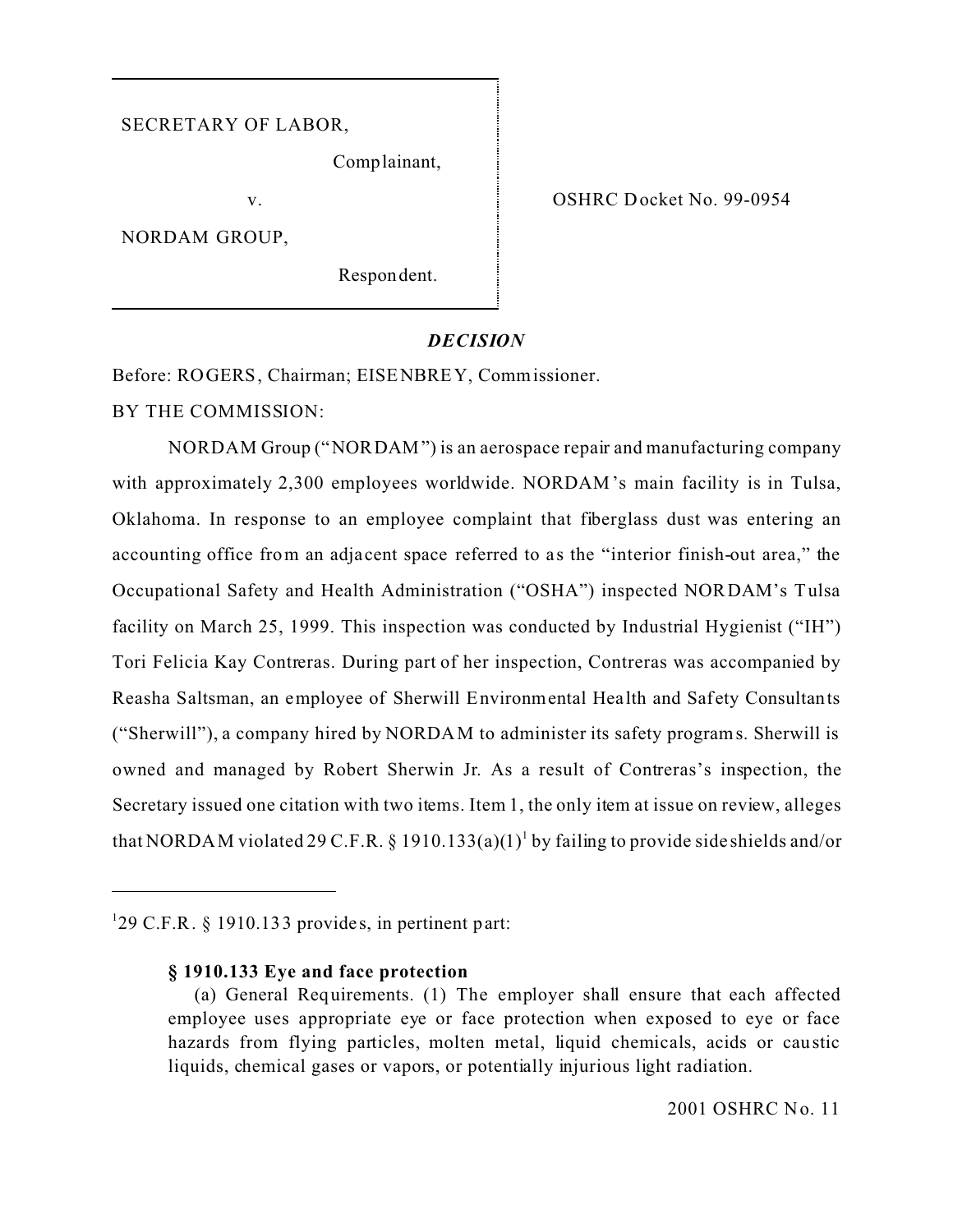goggles to employees who were sanding and grinding fiberglass parts. The citation states:

Protective eye equipment was not required where there was a reasonable probability of injury that could be prevented by such equipment:

In the finish layout department,<sup>2</sup> the employer did not provide side shields and/or goggles to employees engaged in sanding and grinding of fiberglass parts. This hazard exposes employees to eye irritation and corneal abrasions.

Administrative Law Judge Stephen Simko Jr. affirmed the citation for a violation of § 1910.133(a)(1). Judge Simko did not address whether NORDAM failed to provide employees with side shields or goggles. Rather, he found that a number of employees wore no form of eye protection, and that NORDAM violated the standard because it did not enforce written rules which require that employees wear eye protection in the interior finishout area. Judge Simko classified the violation of § 1910.133(a)(1) as serious, and assessed a penalty of \$1,875.

#### **I. Amendment**

#### **A. Background**

<sup>(2)</sup> The employer shall ensure that each affected employee uses eye protection that provides side protection when there is a hazard from flying objects. Detachable side protectors (e.g. clip-on or slide-on side shields) meeting the pertinent requirements of this se ction are acceptable.

<sup>&</sup>lt;sup>2</sup>At the end of the hearing, the Secretary moved to amend citation 1, items 1 and 2 to state that the location of the violations was the interior finish-out department, not the finish layout department. Despite NORDAM's objection, Judge Simko granted this motion in his Decision and Order, finding that Saltsman, who represented NORDAM during the inspection and testified at the hearing, "cle arly understood that the location of the alleged violations was the interior finish-out area of the second floor of its facility." On review, NORDAM has not objected to this ruling, and we do not address it.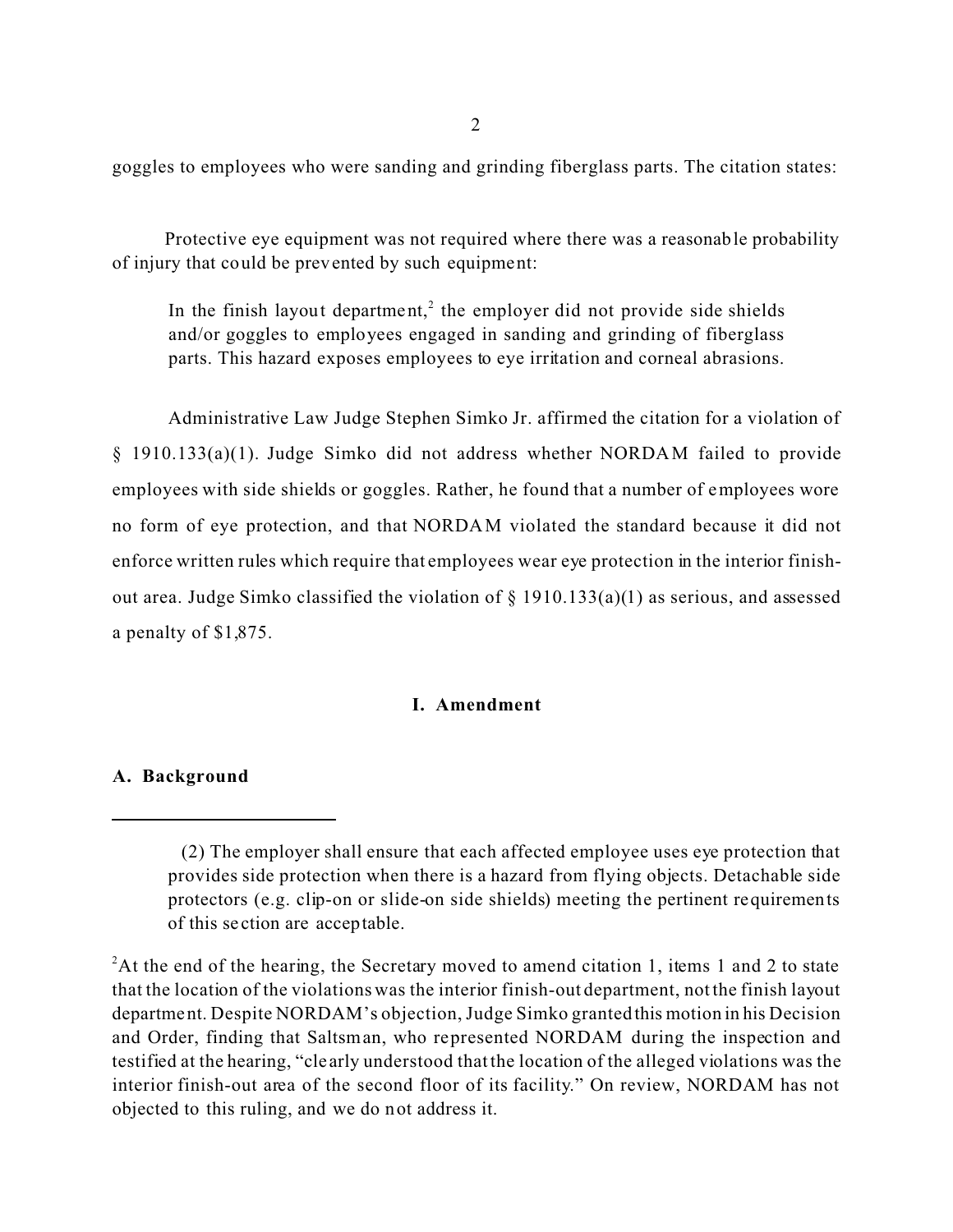After this case was directed for review , the Secretary filed a "Motion to Amend and Memorandum in Support." In her memorandum, the Secretary argues that the Commission should amend citation 1, item 1 to "add a violation actually tried by the parties and found by the judge, namely, the failure of respondent to ensure the wearing of eye protection by eight of respondent's employees on March 25, 1999." The Secretary claims that "although Judge Simko did not expre ssly state that he was amending the . . . citation to add an allegation of violation based on the failure of several employees to wear any form of eye protection while exposed to airborne fiberglass, [he] implicitly did so by affirming the citation based on precisely that factual finding."

Thereafter, NORD AM filed an "Objection to Secretary's Motion to Amend," arguing that it did not know it was trying the unpleaded issue of whether it failed to ensure that employees used eye protection. NORDAM argues that, although certain witnesses "made references in their testimony to the number of people wearing safety glasses," these references were "[d]iscussions in the course of testimony concerning certain background facts" and were "a far cry from . . . an effort to establish those facts in defense against a specific, well-pleaded allegation." NORDAM also claims that it would be prejudiced by amendment of the citation. Had it known it was trying the issue of whether it ensured that employees used eye protection, NORDAM argues, "it might have been able to produce other witnesses present during [the] inspection that would have refuted such an allegation and submitted evidence concerning NORDAM's enforcement policy."

#### **B. Discussion**

Federal Rule of Civil Procedure 15(b) governs amendment of pleadings in Commission proceedings. 3 As the Commission noted in *McWilliams Forge Co.*, 11 BNA

 ${}^{3}$ Rule 15(b) provides:

<sup>(</sup>b) *Amendments to Conform to the Evidence.* 

<sup>[1]</sup> When issues not raised by the pleadings are tried by express or implied consent of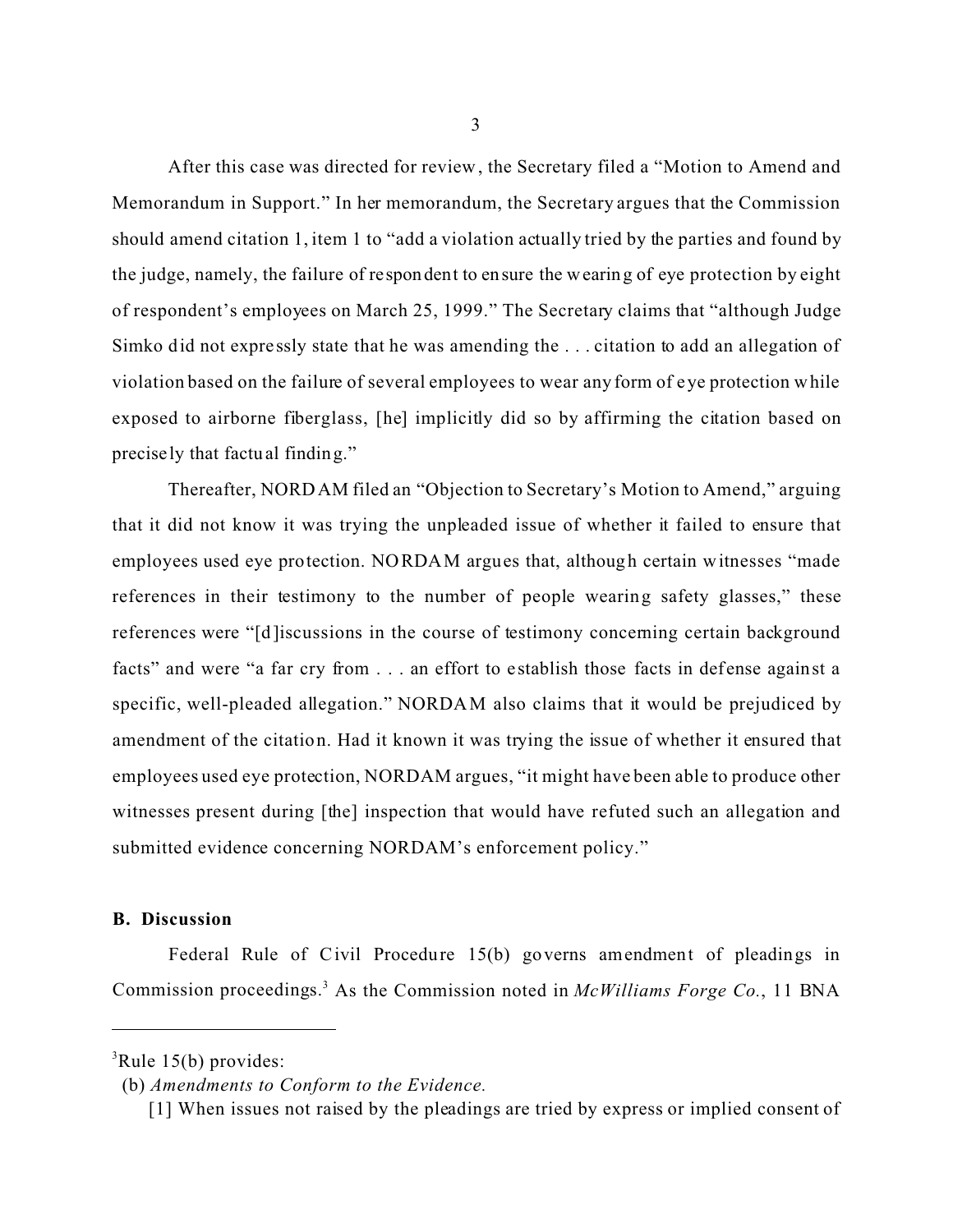OSHC 2128, 2129, 1984-85 CCH OSHD ¶ 26,979, p. 34,669 (No. 80-5868, 1984), "amendment under the first half of Rule 15(b) is proper only if two findings can be made – that the parties *tried* an unpleaded issue and that they *consented* to do so." (Emphasis in original). Consent will be found only when the parties "squarely recognized" that they were trying an unpleaded issue. *See, e.g., Armour Food Co.*, 14 BNA OSHC 1817, 1824, 1987-90 CCH OSHD ¶ 29,088, p. 38,885 (No. 86-247, 1990). Consent is not implied by a party's failure to object to evidence that is relevant to both pleaded and unpleaded issues, at least in the absence of some obvious attempt to raise the unple aded issue. *McWilliams Forge Co.,*  11 BNA OSHC at 2130, 1984-85 CCH OSHD at p. 34,669.

Even if a party objects to the use of evidence in support of an unpleaded charge, the pleadings may be amended under the second half of Rule 15(b) if the objecting party does not suffer prejudice. *See Morrison-Knudsen Co./Yonkers Contracting Co.*, 16 BNA OSHC 1105, 1993-95 CCH OSHD ¶ 30,048, p. 41,269-70 (No. 88-572, 1993)(post-hearing sua sponte amendment by the judge upheld where no prejudice shown). "To determine whether a party has suffered prejudice, it is proper to look at whether the party had a fair opportunity

(Bracketed numbers added).

the parties, they shall be treated in all respects as if they had been raised in the pleadings. Such amendment of the pleadings as may be necessary to cause them to conform to the evidence and to raise these issues may be made upon motion of any party at any time, even after judgment; but failure so to amend does not affect the result of the trial of these issues.

<sup>[2]</sup> If evidence is objected to at the trial on the ground that it is not within the issues made by the pleadings, the court may allow the pleadings to be amended and shall do so freely when the presentation of the merits of the action will be subserved thereby and the objecting party fails to satisfy the court that the admission of such evidence would prejudice him in maintaining his action or defense upon the merits. The court may grant a continuance to enable the objecting party to meet such evidence.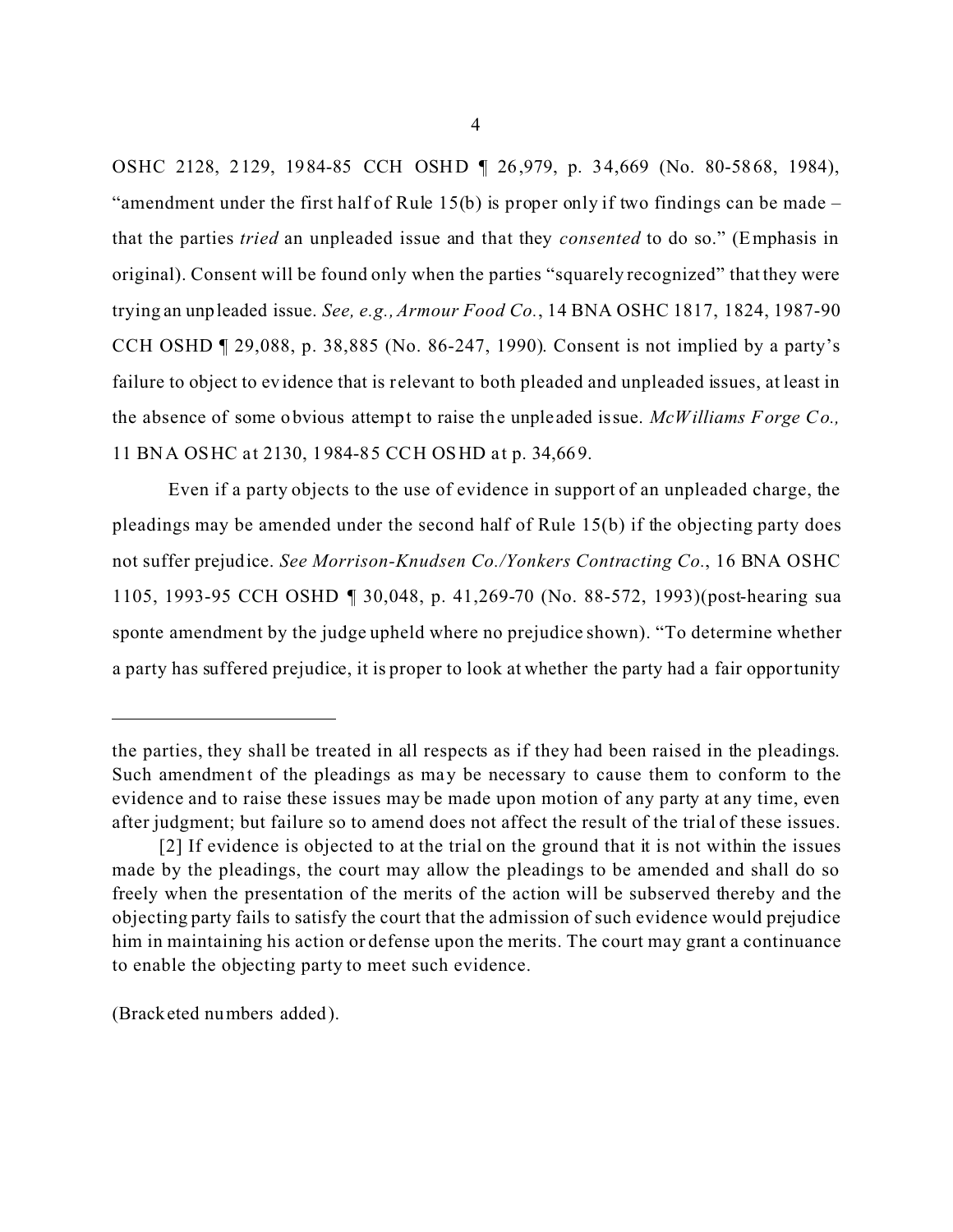to defend and whe ther it could have offered any additional evidence if the case were retried." *ConAgra Flour Milling Co.*, 15 BNA OSHC 1817, 1822, 1991-93 CCH O SHD ¶ 29,808, p. 40,592 (No. 88-2572, 1992).

In this case, we find that NORDAM "squarely recognized" and consented to trying the unpleaded issue of whether it ensured that employees used eye protection. N ORDA M's attorney questioned witnesses repeatedly regarding the company's eye protection policies and its enforcement of these policies. Contrary to NORDAM's assertion, much of the testimony elicited did not concern mere "background facts." For example, Sherwin was asked several questions related to whether safety glasses are required in the interior finish-out area, and whether employees comply with this requirement. These questions, and other questions to the same effect, were not followed by any questions related to whether NORDAM provides side shields or goggles. NORDAM also introduced into evidence personnel files and an office memo in an attempt to show that it enforces safety rules.<sup>4</sup> In addition, the Secretary's attorney asked numerous questions regarding the enforcement of eye protection rules, questions to which NORDAM did not object. Because NORDAM "squarely recognized" that it was trying the issue of whether it ensured that employees used eye protection, and in fact introduced fairly extensive testimony and documentary evidence on this issue, we grant the Secretary's motion to amend the citation.<sup>5</sup>

<sup>4</sup> NORD AM's attorney stated that he was introducing the personnel files, which included records of disciplina ry actions, to show that "we have a rule and regulation, and we expect it to be enforced."

<sup>&</sup>lt;sup>5</sup>Based on our finding that NORDAM consented to trial of the unpleaded issue, we need not consider whether it would be prejudiced by amendment of the complaint. In any event, it does not appear that NORDAM would be prejudiced by amendment. As noted above, NORD AM's attorney elicited a significant amount of testimony related to the enforcement of safety rules, including testimony related to the enforcement of eye protection rules. NORDAM also introduced documentary evidence related to the enforcement of such rules. Although NORDAM claims that it would be prejudiced by amendment bec ause it could have produced other witnesses to refute Contreras's testimony, it does not identify these witnesses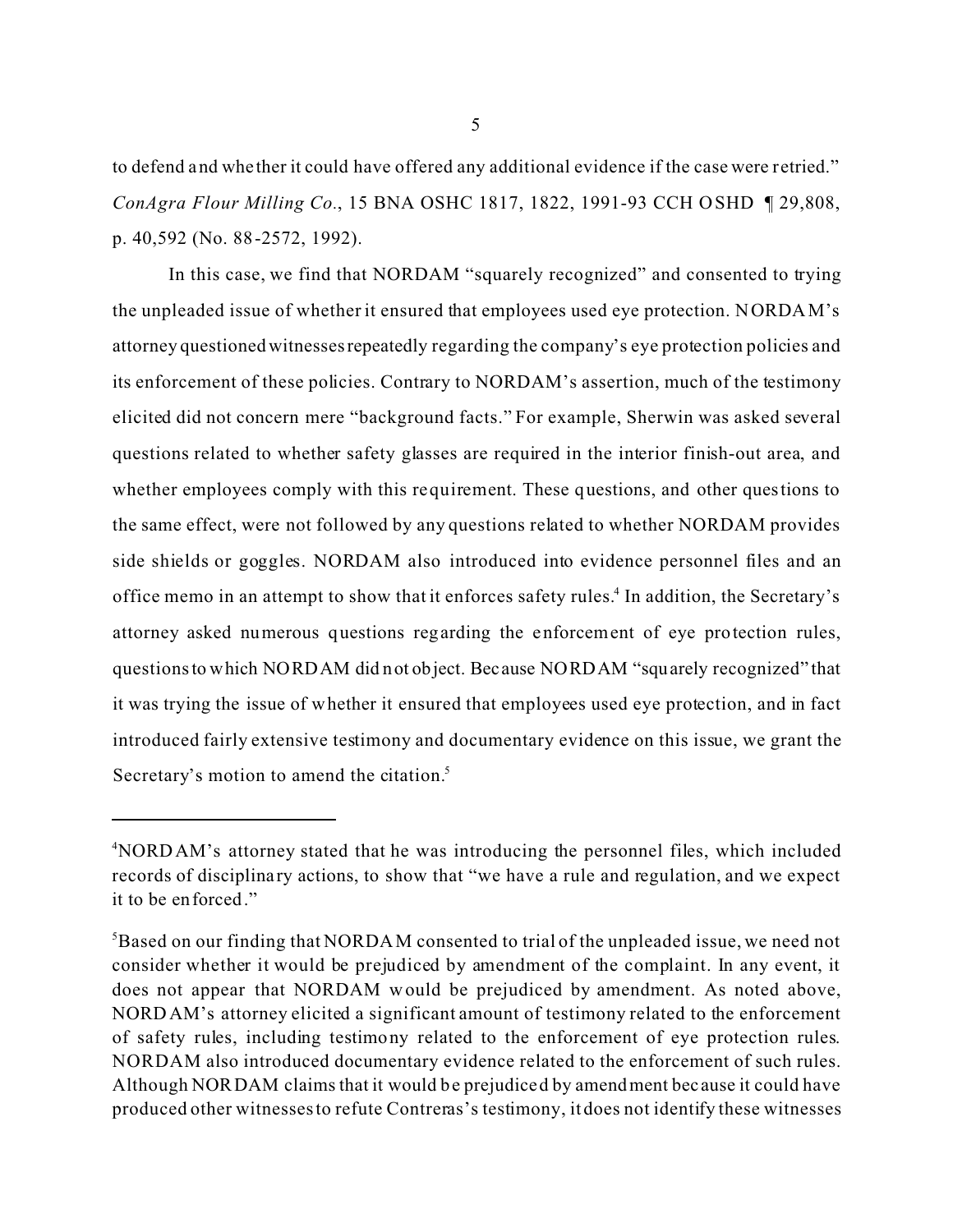#### **II. Did NORDAM Ensure that Employees Used Eye Protection?**

#### **A. Background**

IH Contreras testified that during her inspection of the interior finish-out area, and in the presence of Saltsman, she observed several employees grinding fiberglass parts. These employees were "very close down to the product.] and there was a lot of fiberglass coming off of the parts themselves." Contreras said that, as she watched the employees grinding, "[n]one of the ones that I observed doing this process were wearing safety glasses, or side shields, or goggles." Contreras further testified that, of the eight to ten employees she observed in the interior finish-out area, two were wearing safety glasses and the others were not wearing any form of eye protection. <sup>6</sup> Saltsman, on the other hand, testified that she did not see any employee in the interior finish-out area who was not wearing safety glasses. Saltsman indicated that, in any event, NORDAM employees are not required to wear safety glasses as long as they stay within aisle ways marked by yellow lines on the floor. Fina lly, Saltsman testified that, during the exit conference at the end of the inspection, Contrera s did not mention that she had seen employees without safety glasses. Instead, Contreras mentioned only that she had seen employees without side shields or goggles.

Judge Simko relied on Contreras's testimony in finding that NORDAM violated § 1910.133(a)(1). In particular, he relied on Contreras's statement that, other than the two employees she observed in the interior finish-out area wearing safety glasses, no employees were wearing any form of eye protection. Judge Simko found that Contreras's testimony on this issue was more credible than that of Saltsman. Judge Simko stated that he based his

and does not explain how their testimony would differ from that of Saltsman and Sherwin, which addressed NORDAM's enforcement of safety rules.

<sup>&</sup>lt;sup>6</sup>Contreras was unsure of the total number of employees in the interior finish-out area, stating: "It was maybe ten; eight to ten."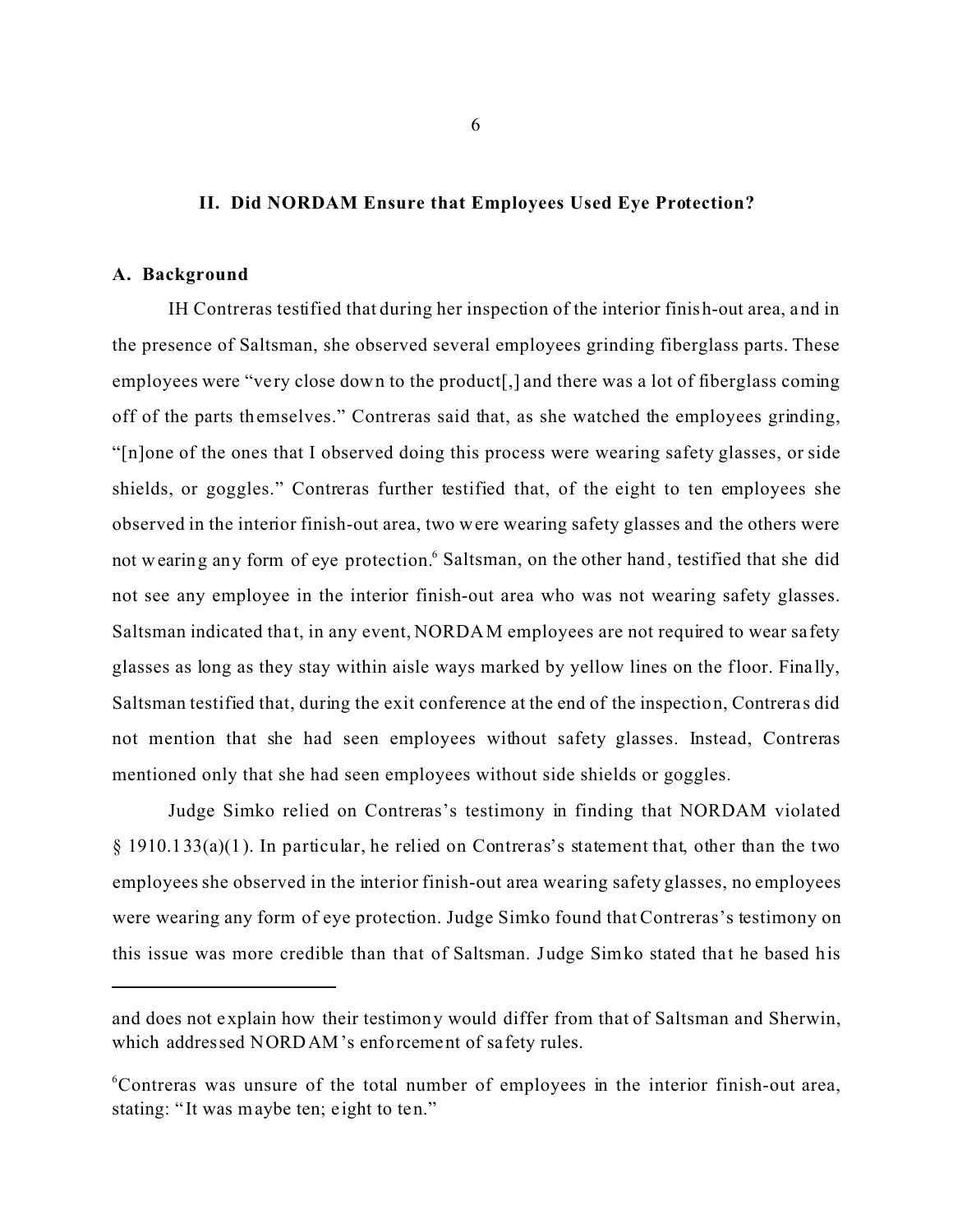credibility finding on the behavior and demeanor of the witnesses at the hearing, and also on testimony from Sherwin that, to some extent, corroborated Contreras's testimony. Sherwin testified on cross-examination that, although NORDAM supe rvisors enforce eye protection rules, "from time to time . . . there are people left that don't adhere to the rules."

#### **B. Discussion**

To establish a violation of an occupational safety or he alth standard, the Secretary must show: (1) the applicability of the cited standard, (2) the employer's noncomplianc e with the standard's terms, (3) employee ac cess to the violative conditions, and (4) the employer's actual or constructive knowledge of the violation (*i.e.*, the employer either knew, or with the exercise of reasonable diligence could have known, of the violative conditions). *Atlantic Battery Co.*, 16 BNA OSHC 2131, 2138, 1993-95 CCH OSHD ¶ 30,636, p. 42,452 (No. 90- 1747, 1994).

*Applicability and Exposure.* By its terms, § 1910.133(a)(1) applies when an employee is "exposed to eye or face hazards from flying particles." IH Contreras testified that during her inspection she observed employees grinding fiberglass parts without eye protection. Contreras said that these employees "were very close down to the product, and there was a lot of fiberglass coming off of the parts themselves." Although NORDAM introduced evidence to rebut Contreras's testimony that certain employees were not using eye protection, it did not introduce any evidence to rebut her statement that she observed employees grinding fiberglass parts. Because NORDAM also does not dispute Contreras's statements that the grinding produced flying particles in the form of fiberglass dust and that employees were working "very close down to the product," we find both that  $\S$  1910.133(a)(1) applies to the work in the interior finish-out area and that certain employees were exposed to the hazard contemplated by the standard. NORDAM's policy exempting employees located within marked aisle ways from wearing eye protection is not relevant to our determination that employees engaged in grinding -- wherever located -- were exposed to the cited hazard.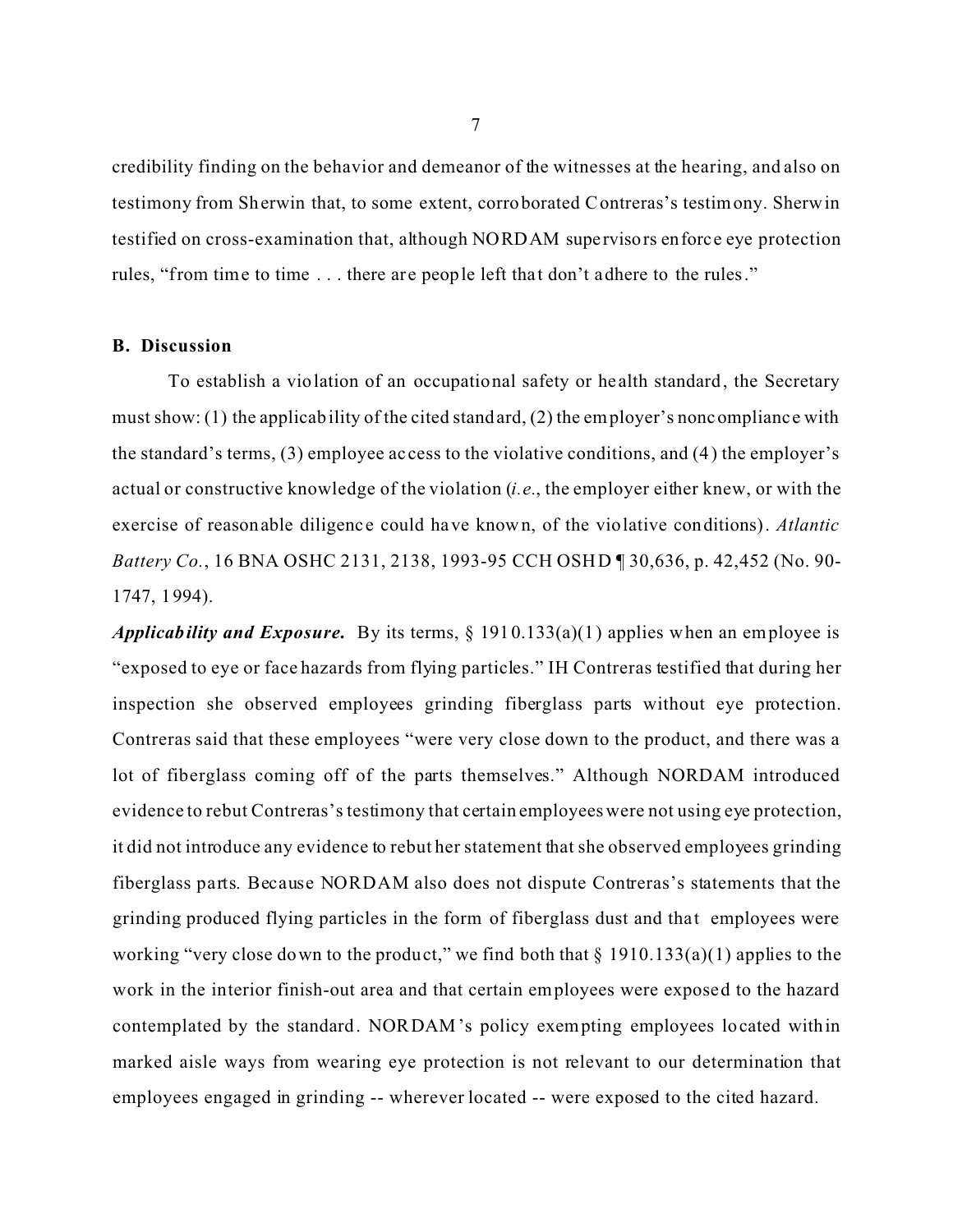*Noncompliance*. To establish noncompliance, the Secreta ry must show that NORDAM failed to ensure that exposed employees used appropriate eye or face protection. Contreras testified that she observed two employees in the interior finish-out area wearing safety glasses, and that the several other employees in that area who she observed grinding, wore no eye protection at all. The only evidence NORDAM offered to rebut these statements was Saltsman's testimony that she did not see any employee who was not wearing safety glasses. However, Judge Simko rejected Saltsman's testimony when he credited that of Contreras. Judge Simko based his credibility finding on several factors, including his observation of the behavior and demeanor of the witnesses, as well as on corroborating testimony from Sherwin. The Commission will ordinarily accept a credibility finding when it is based on the judge's observation of a witness's demeanor and is clearly explained. *C. Kaufman, Inc.,* 6 BNA OSHC 1295, 1297, 1977-78 CCH OSHD ¶ 22,481, p. 27,099 (No. 14249, 1978). Although NORDAM argues that Contreras was "not at all certain about what she observed," its only support for this argument is that Contreras qualified her testimony by stating "I *think*  only two employees had their glasses on." (Emphasis added). There was no uncertainty, however, about Contreras's testimony that there were employees who were not wearing any form of eye protection while exposed to flying particles. This establishes the violation. NORDAM has failed to persuade us that the judge's credibility finding should be reversed, and we accept that finding. As a result, we find that there is no credible evidence to rebut Contreras's statement that several employees were grinding without eye protection, and conclude that NORDAM failed to comply with  $\S$  1910.133(a)(1) by allowing employees to work without such protection when they were exposed to the hazard of flying particles.

*Knowledge*. Contreras testified that OSHA inspected NORDAM's facility because of an employee complaint that fiberglass dust was entering an accounting office from the adjacent interior finish-out area. According to Contreras, the dust entered the accounting office from the interior finish-out area because "supervisors were going in and out of [a] door" between the two areas. Contreras also testified that during her inspection, Jesse Evans, the supervisor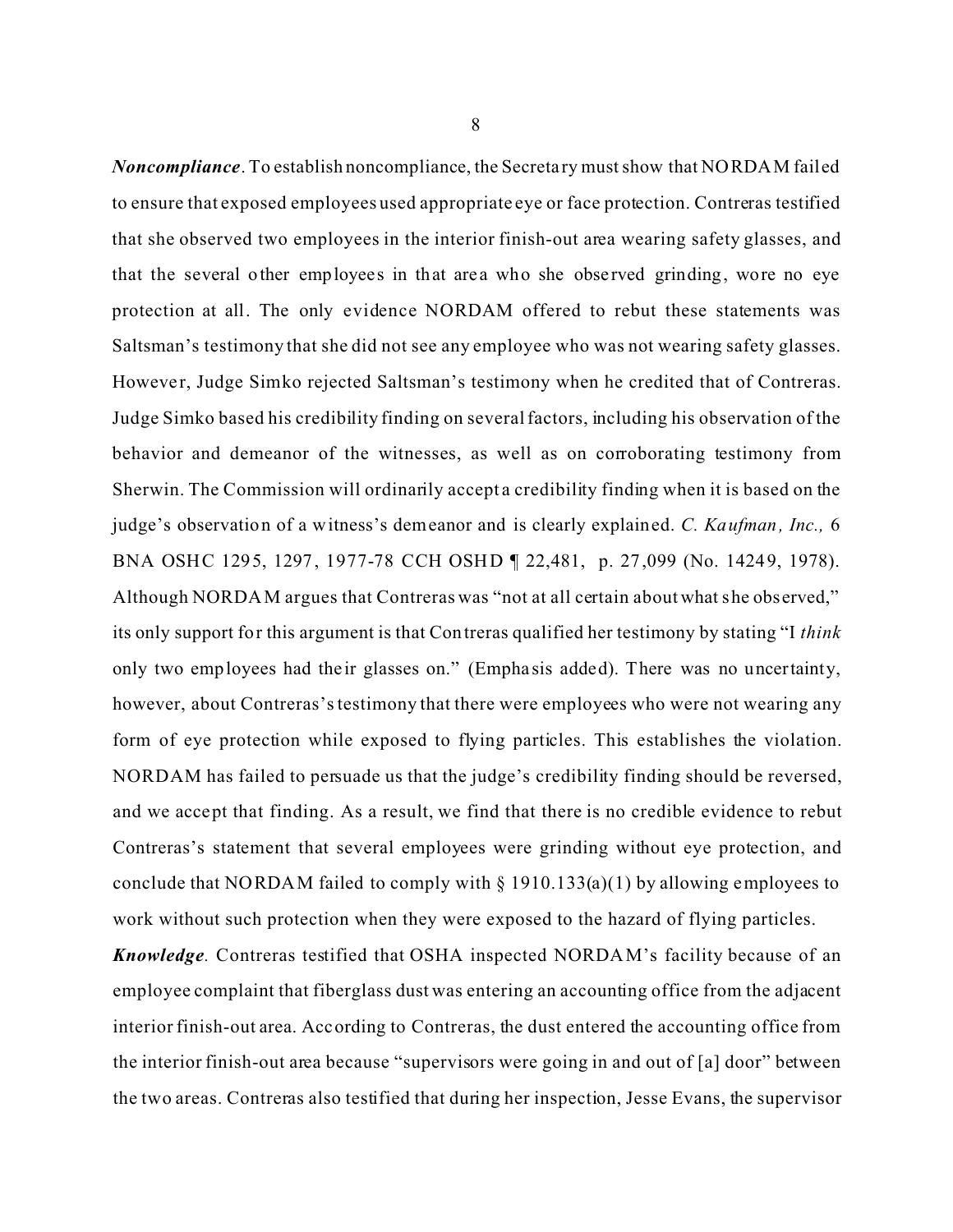in the interior finish-out area, was "in and out of the area." She said that Evans, who had an office in the interior finish-out area, "came in and out just to talk to employees and to interact with people in the area." These statements, particularly Contreras's statements regarding Evans's continuing presence in the interior finish-out area, support a finding that the employees grinding without eye protection were in plain view of supervisors. Accordingly, we find that NORDAM had at least constructive knowledge of the violative conditions. *See, e.g., A.L. Baumgartner Construction, Inc.*, 16 BNA OSHC 1995, 1998, 1993-95 CCH OSHD ¶ 30,554, p. 42,273 (No. 92-1022, 1994)(constructive knowledge found where violative conditions in plain view).

Given these findings, we conclude that the Secretary has established a violation of  $\S$ 1910.133(a)(1) based on NO RDAM 's failure to ensure that employees in the interior finishout area used eye protection while exposed to the hazard of flying particles.7

#### **III. Classification and Penalty**

Judge Simko classified the violation of  $\S$  1910.133(a)(1) as serious and assessed a penalty of \$1,875. On review, neither party contests the classification or amount of the penalty. Because there is a substantial probability that employees struck in the eye by flying fiberglass particles would have suffered serious physical harm, we affirm the judge's classification of the violation. *See Stearns-Roger, Inc.*, 7 BNA OSHC 1919, 1921, 1979 CCH OSHD ¶ 24,008, p. 29,156 (No. 76-2326, 1979)("the eye is an especially delicate organ and . . . any foreign material in the eye presents the potential for injury"). We also affirm the

 $\sqrt[7]{\text{NORDAM}}$  twice stated, in response to the Secretary's objections, that it was not attempting to establish an unpreventable employee misconduct defense to the charge that it violated §  $1910.133(a)(1)$ . Thus, we need not address this defense.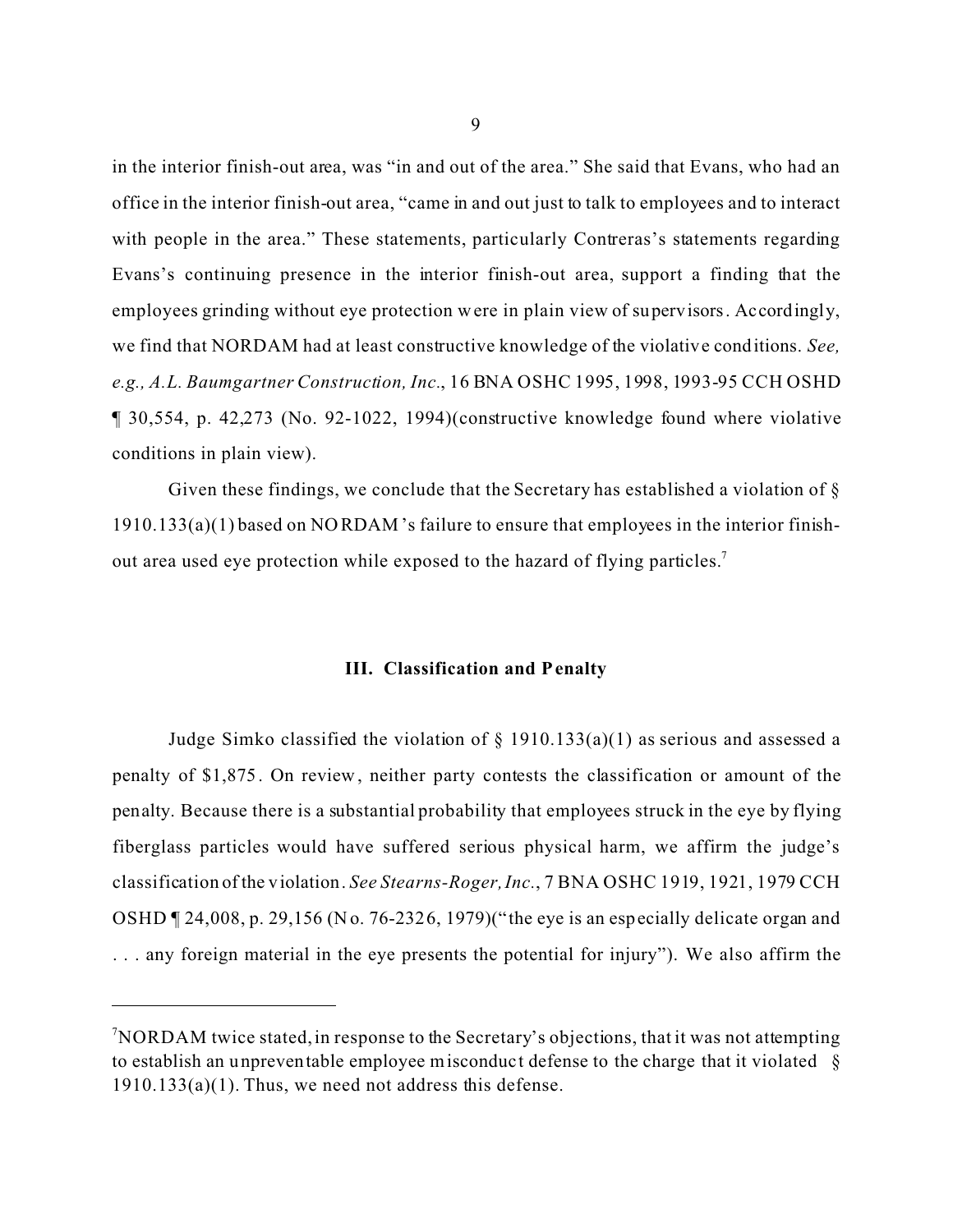judge's penalty assessment of \$1,875 based on consideration of the factors in Section 17(j) of the Occupational Safety and Health Act of 1970, 29 U.S.C. § 666(j).

#### **IV. ORDER**

We grant the Secretary's motion to amend the citation, and affirm the judge's finding that NORDAM violated 29 C.F.R.  $\S$  1910.133(a)(1). We assess a penalty of \$1,875 for the violation.<sup>8</sup>

/s/ Thomasina V . Rogers Chairman

/s/

Ross Eisenbrey

Date: <u>May 18, 2001</u> Commissioner

 ${}^8$ Given our finding that NORDAM violated 29 C.F.R. § 1910.133(a)(1) by failing to ensure that employees used eye protection when exposed to the hazard of flying particles, we will not address whether NORD AM violated this same standard by failing to provide employees with side shields and/or goggles.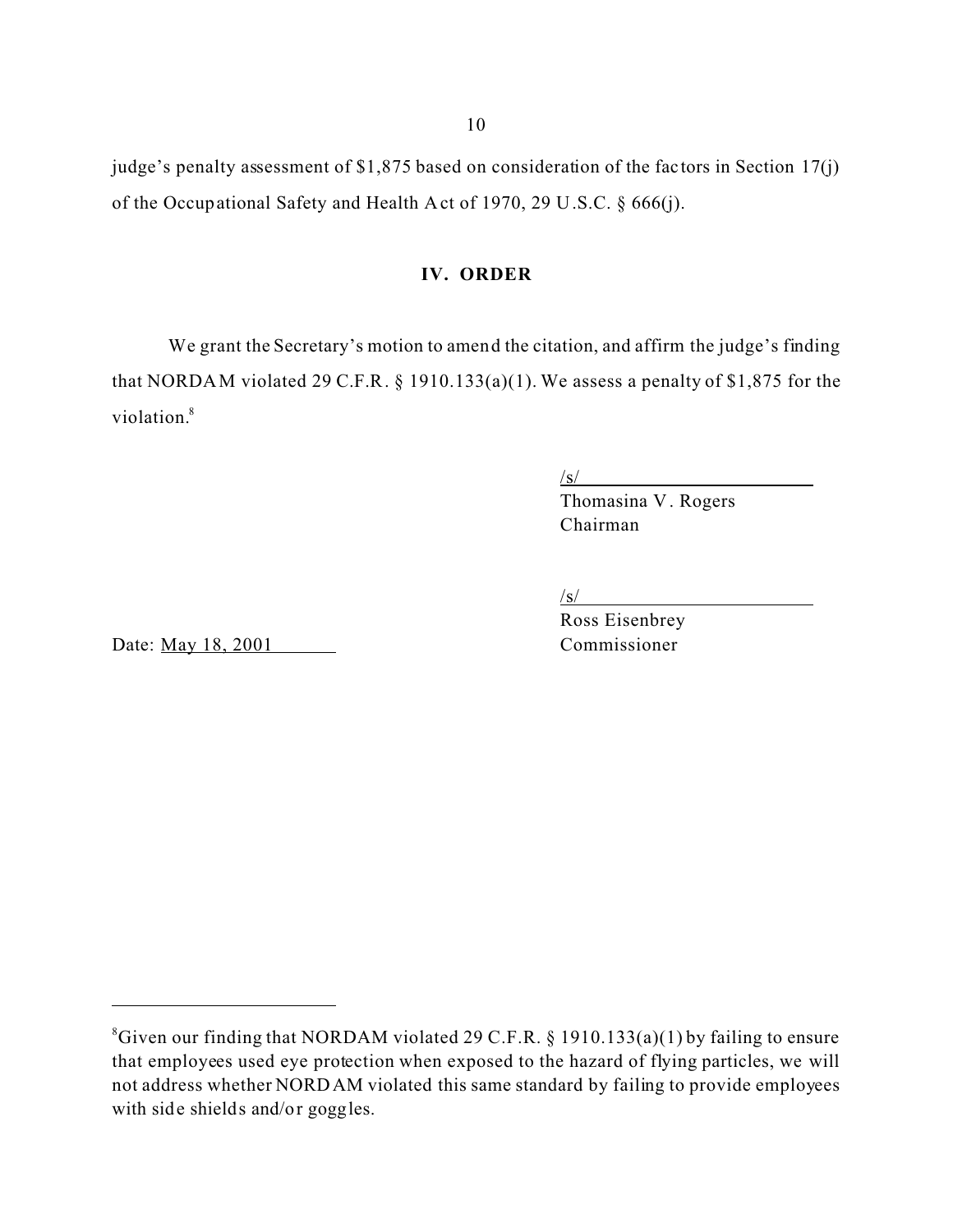## United States of America **OCCUPATIONAL SAFETY AND HEALTH REVIEW COMMISSION**  1924 Building - Room 2R90 100 Alabama St. SW Atlanta, Georgia 30303-3109

Secretary of Labor, Complainant,

v.

Nordam Group, Respondent. OSHRC Docket No. 99-0954

Appearances:

Connie M. Ackerman, Esquire Mr Richard M Munoz Office of the Solicitor U.S. Department of Labor Atlanta, Georgia For Complainant

Stephen L. Andrew, Esquire Tulsa, Oklahoma For Respondent

Before: Administrative Law Judge Stephen J. Simko, Jr.

#### **DECISION AND ORDER**

Nordam Group (Nordam) is engaged in the aerospace repair and manufacturing business

with facilities in Tulsa, Oklahoma; San Antonio, Texas; Fort Worth, Texas; and Singapore. It employs approximately 2,200 to 2,300 employees worldwide. The Occupational Safety and Health

Administration (OSHA) conducted an inspection of respondent's workplace in Tulsa on March 2 5, 1 999. As a result of this inspection, respondent was issued a citation. Respondent filed a timely notice contesting the alleged violations and proposed penalties. A hearing was held in Tulsa, Oklahoma, on September 20, 1 999. For the reasons that follow, Citation No. I, item I, is affirmed and a penalty of \$ 1,875 is assessed; Citation No. I, item 2, is vacated.

#### Background

Tori Contreras, an industrial hygienist with OSHA, conducted an inspection of Nordam's facility in response to an employee complaint that fiberglass dust was coming into the accounting off~office from the interior finish-out area, an adjacent area where workers sanded interior panels used in business aircraft. Both work locations were on the second floor. Ms. Contreras also observed the layout area and the G4/GS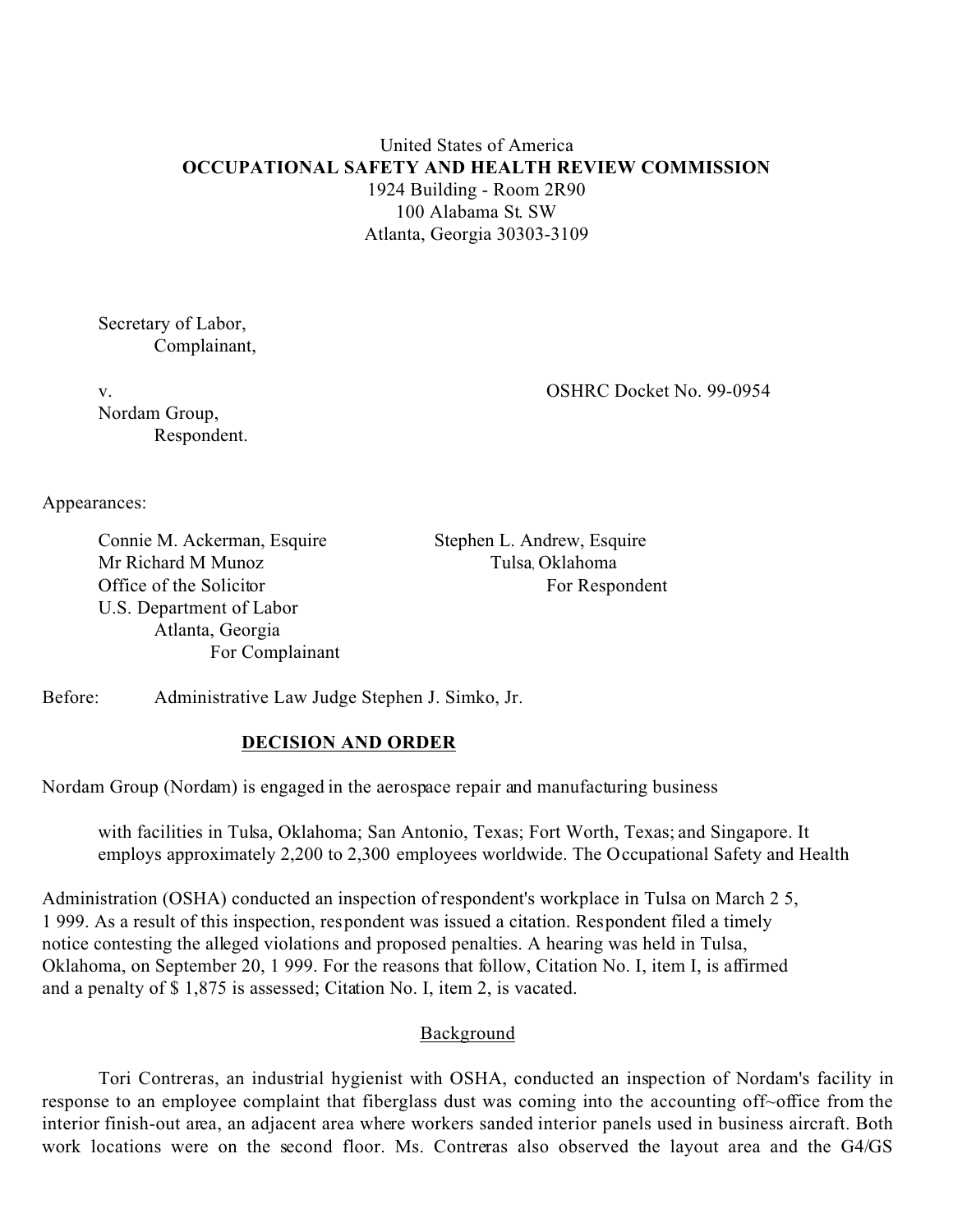departments on the first floor. The inspection focused on the second floor since this was a complaint-based inspection. The employee complaint concerned conditions in the accounting off~office and the adjacent work area. Nordam hired Sherwill Environmental Health and Safety Consultants (Sherwill) to administer its safety programs. Ms. Reasha Saltsman, an employee of Sherwill, represented Nordam during the OSHA inspection.

#### Motion to Amend Citation

At the conclusion of the hearing, the Secretary moved to amend Citation No. I, items I and 2, to reflect the location of the alleged violations as the interior finish-out department. Respondent opposed this motion on due process grounds. After reviewing the transcript and briefs, in addition to observing the testimony and demeanor of the witnesses, I conclude that respondent, through its representative, Ms. Saltsman, clearly understood that the location of the alleged violations was the interior finish-out area on the second floor of its facility. The Secretary's motion to amend is granted.

## Discussion

The Secretary has the burden of proving the violation:

In order to establish a violation of an occupational safety or health standard, the Secretary has the burden of proving: ( I ) the applicability of the cited standard, (b) the employer's noncompliance with the standard's terms, employee access to the violative conditions, and (d) the employer's actual or constructive knowledge of the violation, (i *e.,* the employer either knew or, with the exercise of reasonable diligence could have known, of the violative conditions).

*Atlantic Battery Co.,* 16 BNA OSHC 2131, 2138 (No. 90-1747, 1994).

## Citation No. 1. Item I

## Alleged Serious Violation of 29 C.F.R. § 1910.133(a)(1)

In Citation No. I, item I, the Secretary alleges that:

Protective eye equipment was not required where there was a reasonable probability of injury that could be prevented by such equipment:

In the finish layout department, the employer did not provide side shields and or goggles to employees engaged in sanding and grinding fiberglass parts. This hazard exposes employees to eye irritation and corneal abrasions.

The standard at 29 C.F.R. § 1910.133(a), in pertinent part, provides:

(A) *General requirements. (1)* The employer shall ensure that each affected employee uses appropriate eye or face protection when exposed to eye or face hazards from flying particles, molten metal, liquid chemicals, acids or caustic liquids, chemical gases or vapors, or potentially injurious light radiation.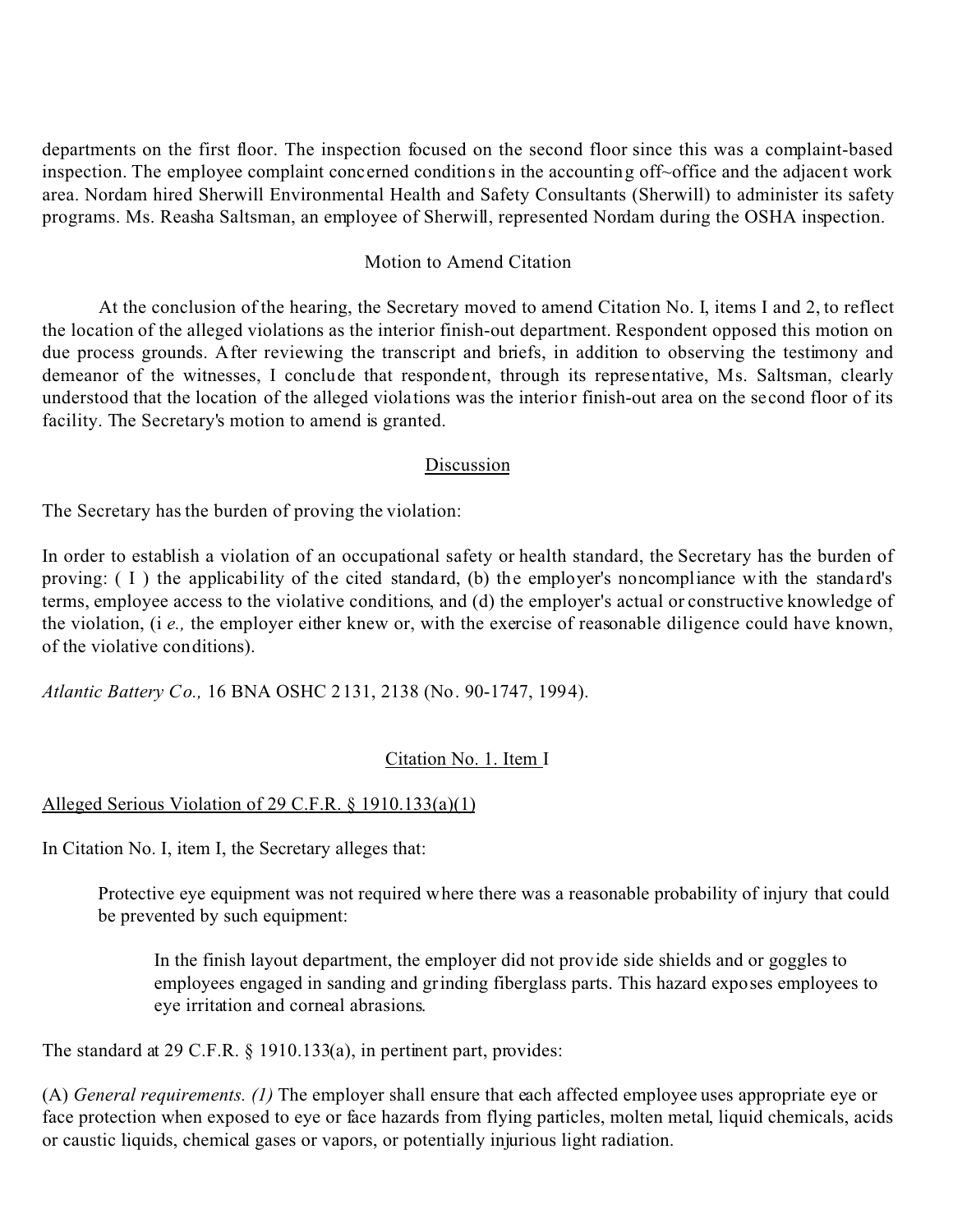(2) The employer shall ensure that each affected employee uses eye protection that provides side protection when there is a hazard from flying objects. Detachable side protectors *(e.g.,* clip-on or slide-on side shields) meeting the pertinent requirements of this section are acceptable.

The standard at 29 C.F.R. § 1910.133(a)(1) is clearly applicable to working conditions in respondent's interior finish-out area. Respondent does not argue that the standard does not apply, that its employees in this area without eye protection would not be exposed to hazards from flying pa particles, or that it did not know of these hazardous conditions. Respondent's protective eyewear policy was developed by Sherwill after conducting a personal protective equipment hazard assessment. Mr. Sherwin, a consultant with Sherwill, testified that employees in the interior finish-out area are required to wear safety glasses.

Remaining at issue is whether respondent complied with the terms of the standard by ensuring that its employees in this area used appropriate eye protection at the time of the inspection. Testimony on this issue is conflicting and, therefore, credibility must be determined. Ms. Saltsman, with Sherwill, testified that Nordam requires and provides safety glasses with side shields, and that she saw no employees in this area during the inspection without safety glasses. She clearly understood that the location in question was the interior finish-out area. She also testified that employees wear wrap-around safety glasses.

Ms. Contreras, the OSHA compliance officer, testified that eight of the ten employees wore no safety glasses while working in this area. She stated that two employees were observed wearing safety glasses of the type described by Ms. Saltsman.

On at least two occasions during inspection of this area, Ms. Saltsman was outside the presence of the compliance officer while Ms. Contreras observed work of employees. Mr. Sherwin, Sherwill's president, asserted that his supervisors enforce the safety glass requirement, Respondent presented no evidence, however, to support this bare assertion. Mr. Sherwin admitted that some employees do not adhere to the rules. No evidence was presented to indicate that respondent took any action to ensure compliance when employees failed to use their eye protection.

After considering all testimony and other evidence offered at the hearing, and having observed the behavior and demeanor of all witnesses at the hearing, I accept the testimony of Ms. Contreras as more credible and convincing that eight of the ten employees in the area wore no form of eye protection. I conclude that while respondent may have had written rules requiring employees to wear eye protection in this area, it took no action to enforce those rules or ensure that these employees actually used such eye protection. Respondent failed to comply with the terms of the standard. Failure to ensure the use of safety glasses could result in serious physical eye injury. Respondent violated 29 C.F.R. § 1910 133(a)(1). The violation is serious.

#### Citation No. 1. Item 2

#### AllegedViolationof29C.F.R. § 1910.151

In Citation No. I, item 2, the Secretary alleges that:

Where employees were exposed to injurious corrosive materials, suitable facilities for quick drenching or flushing of the eyes and body were not provided within the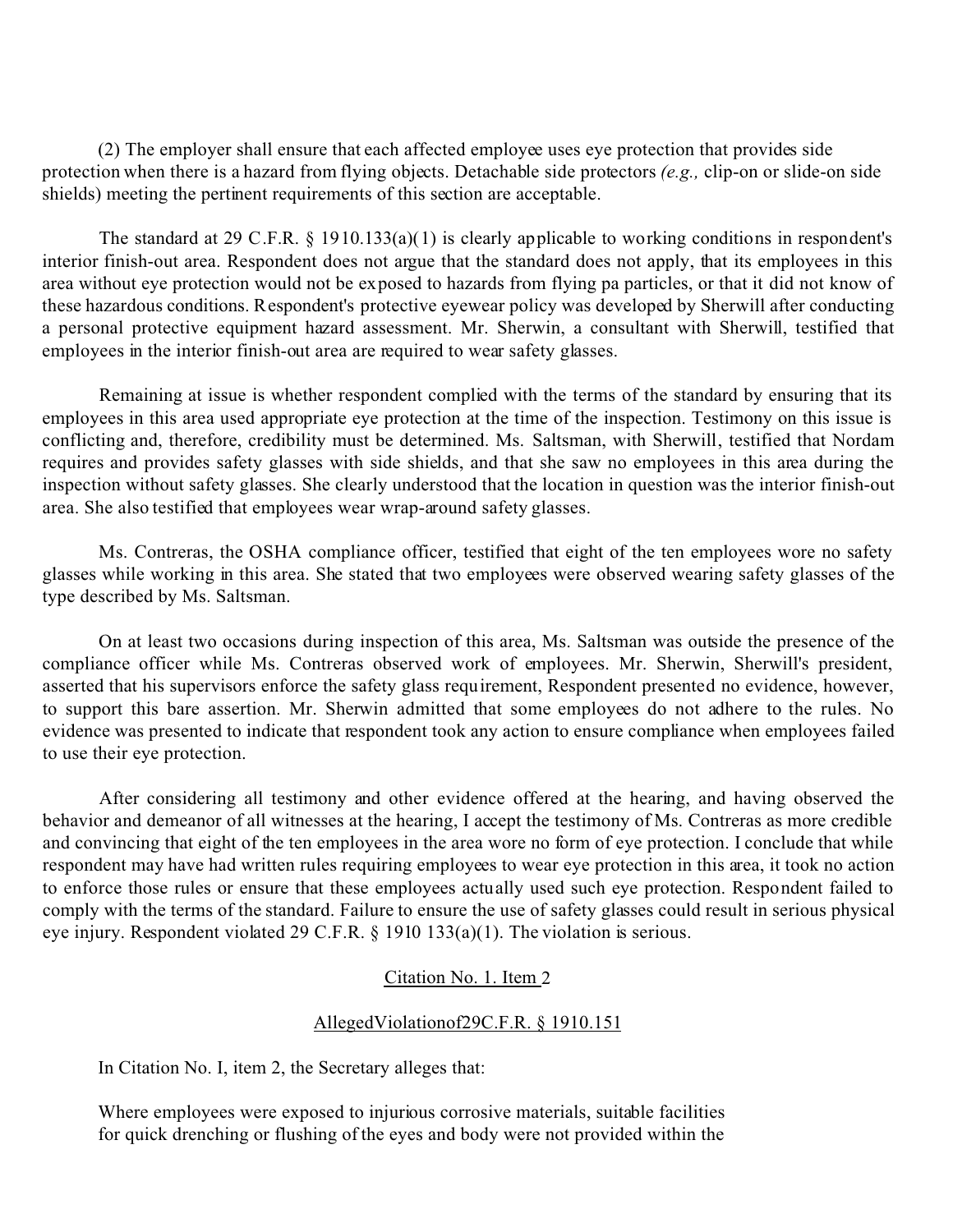work area for immediate emergency use:

In the interior layout department, the employer did not provide an eye wash facility for employees engaged in sanding and grinding fiberglass parts. This hazard exposes employees to eye irritation and corneal abrasions.

The standard at 29 C.F.R. § 1910.151 (c) provides:

Where the eyes or body of any person may be exposed to injurious corrosive materials, suitable facilities for quick drenching or flushing of the eyes and body shall be provided within the work area for immediate emergency use.

This standard is applicable to working conditions where a person may be exposed to injurious corrosive materials. [29 C.F.R.  $\S$  1910.151(c)]. The threshold question is whether the fiberglass dust and particles are "injurious corrosive materials."

The term "corrosive" is not defined in 29 C.F.R. § 1910.151. It is, however, defined in 29 C.F.R. § 1910.1200, Appendix A, as follows:

*Corrosive:* A chemical that causes visible destruction of, or irreversible alterations in, living tissue by chemical action at the site of contact. For example, a chemical is considered to be corrosive if, when tested on the intact skin or albino rabbits by the method described by the U. S. Department of Transportation in appendix A to 49 CFR part 173, it destroys or changes irreversibly the structure of the tissue at the site of contact following an exposure period of four hours. This term shall not refer to action on inanimate surfaces.

Consistent with this definition, *Dorlands Medical Diaionary,* 27th Edition, 1988, defines "corrosive" as follows:

**Corrosive** I. Destructive to the texture or substance of the tissues. 2. a substance that destroys the texture or substance of the tissues.

Section 1910.1200, Appendix A, defines an "irritant" as follows:

*Irritant: A* chemical, which is not corrosive, but which causes a reversible hiflainmatory effect on living tissue by chemical action at the site of contact. A chemical is a skin irritant it when tested on the intact skin of albino rabbits by the methods of 16 CFR 1500.41 for four hours exposure or by other appropriate techniques, it results in an empirical score of five or more. A chemical is an eye irritant if so determined under the procedure listed in 16 CFR 1500.42 or other appropriate techniques.

The hazard communication provisions contained in 29 C.F.R. § 1910.1200require chemical manufacturers and importers to assess the hazards of such chemicals and require employers to provide employees information about hazardous chemicals to which they are exposed. One means of such hazard communication is a material safety data sheet (MSDS). An MSDS must be maintained by employers for each chemical or group of chemicals present in the workplace where employees may be exposed (See 29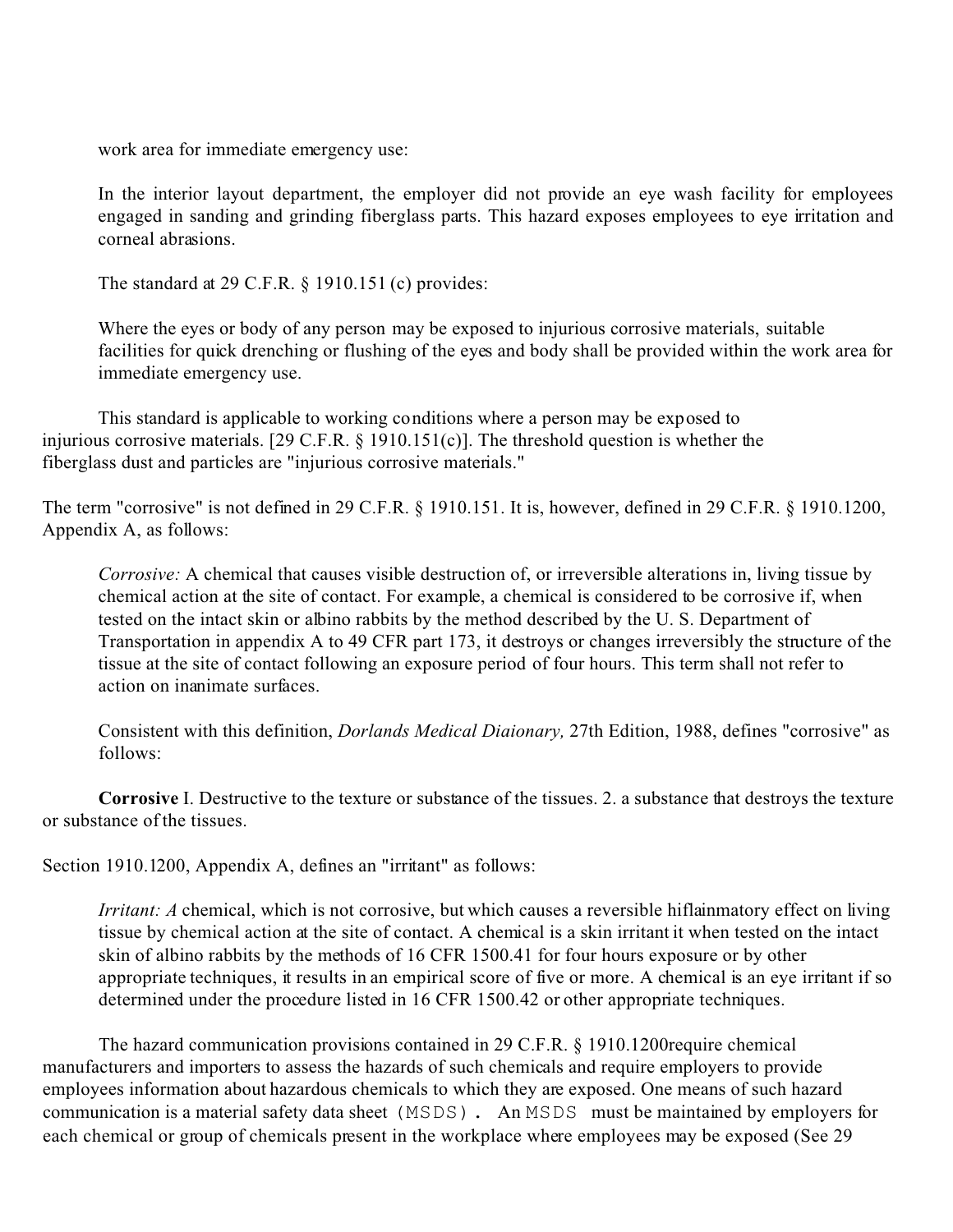C.F.R. § 1910.1200(b) and (g)). Employers may rely on the evaluation of chemicals by the manufacturer (See 29 C.F.R. § 1910.1200(d) and Appendix E).

Respondent maintained the MSDS for fiberglass used by employees in the interior finish out area. That MSDS, prepared by Owens-Coming pursuant to the requirements of the hazard communication standard at 29 C.F.R. § 1200, described the potential health effects of fibrous glass as follows:

## Potential Health Effects:

**ACUTE (short term):** Fiber glass continuous filament is a mechanical irritant. Breathing dusts and fibers may cause short term irritation of the mouth, nose and throat. Skin contact with dust and fibers may cause itching and short term irritation. Eye contact with dust and fibers may cause short term mechanical irritation. Ingestion may cause short term mechanical irritation of the stomach and intestines. See Section 8 for exposure controls.

**CHRONIC (long term):** There is no known health effects connected with long term use or contact with this product. See Section 11 of MSDS for more toxicological data. (Exh. C-2)

The manufacturer evaluated fiberglass continuous f lament as a mechanical irritant, not as a corrosive. The Secretary, in her standard at 29 C.F.R. § 1910.1200, allows an employer to rely on the MSDS prepared by the manufacturer. The first aid measure for eye contact in that MSDS is to "flush eyes with running water for at least 15 minutes" (Exh. C-2). While this constitutes advisable first aid for eye contact, it cannot be interpreted as a requirement for an eyewash facility where employees are exposed to injurious corrosive materials.

The Secretary has failed to prove that the fiberglass dust and particles produced by sanding in the interior finish-out area are injurious corrosive materials. Since these materials have not been shown to be corrosive, the standard at 29 C.F.R. § 1910.151 © is not applicable.

Having determined that the cited standard does not apply, it is unnecessary to discuss the other elements of the Secretary's burden. The alleged violation of 29 C.F.R. § 1910.151(c) is vacated.

#### Penalty

Under  $\S 17(i)$  of the Act, in determining the appropriate penalty, the Commission must give due consideration to the size of the employer's business, the gravity of the violation, the good faith of the employer, and the history of previous violations.

At the time of the inspection, approximately ten employees were working in the interior finish-out area, eight of whom were working without safety glasses. Respondent is a large employer with 2,200 to 2,300 employees worldwide. The compliance off~officer determined that the company had no serious violations within the past three years. She also reviewed the OSHA 200 forms and found several cases where employees had foreign bodies in their eyes. Respondent had a written program addressing eye protection, but did not effectively enforce it. Upon due consideration of these factors, a penalty of \$1,875 for Citation No. I, item I, is appropriate.

## FINDINGS OF FACT AND CONCLUSIONS OF LAW

The foregoing decision constitutes the findings of fact and conclusions of law in accordance with Federal Rule of Civil Procedure 52(a).